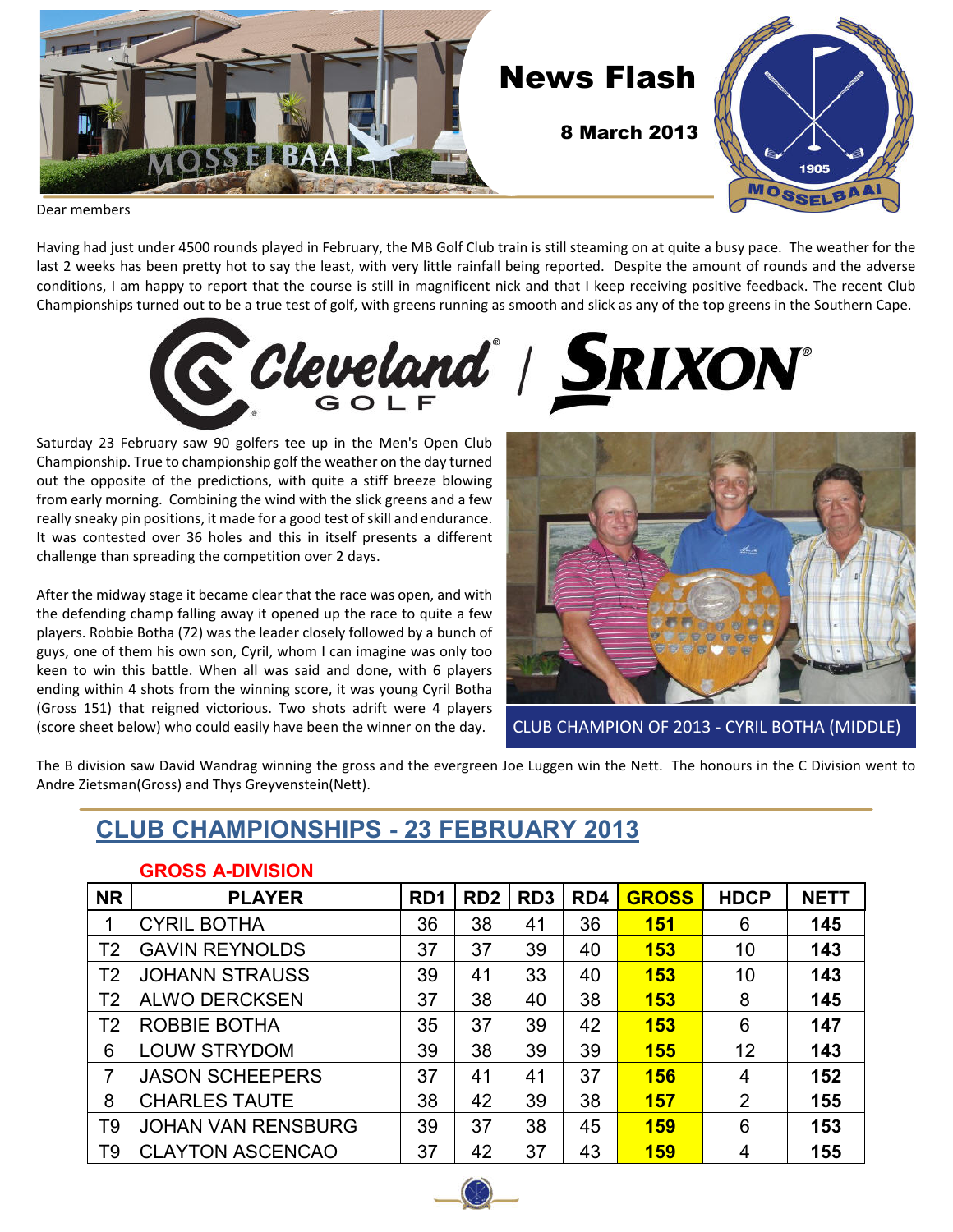### **FOR SALE**

**We have a number of Mossel Bay sleeveless tops as well as caps in our possession. The tops were originally embroidered for members that have been with the Club for more than 20, 30 and 40 years respectively. We are putting these up for sale. All members that fall in this category are hereby invited to use this opportunity to obtain this special garment for a nominal fee. However, if we do not get any response we will have to sell them to any interested members. The fees are the following:**

#### **• CAPS @ R50-00 EACH**

**• SLEEVELESS TOPS @ R100-00 EACH**

**Please enquire with Lizette at reception to place your order.**



Limited sizes available

#### **Local Rules**

During the past few weeks our Captain, Gavin Reynolds had intensive discussions with rules officials as well as other knowledgeable individuals with the purpose of aligning our local rules with R&A stipulations, in order to ensure that we do not have any rules that supersedes those of the R&A.

One such rule is the lateral water hazard on the left of the 5th hole. According to R&A rules a water hazard can only be demarcated if water actually exists in the area, which is absent in our case. As a result the stakes were subsequently removed. The other major change on the rules is the environmentally sensitive area between 10 & 11, where it was the decision of the panel to revert back to the original rule of compulsory drop on line of entry with no penalty. Here we have to stress that this is a "STRICTLY NO ENTRY AREA", and members must take note of this for it will be strictly enforced. A copy of the new rules can be obtained from Lizette, and will also be on the notice board. PLEASE NOTE: No more drop zones in effect on 10, 11 and 15.

Ons Klub Kaptein Gavin Reynolds is vir die afgelope tydperk besig met die nasien van ons plaaslike reëls. Hy het verskeie kenners geraadpleeg want dit is belangrik dat ons plaaslike reëls nie die van die R&A mag oorheers nie. Een so 'n reël is die 'lateral water hazard' links van die 5de putjie waar die R&A stipuleer dat daar water moet wees ten einde dit met rooi merkers af te baken. Gevolglik weens die gebrek aan water was ons genoodsaak om die merkers te verwyder. Die ander groot verandering is die sensitiewe area tussen putjies 10 & 11, waar ons weer terugbeweeg na die oorspronklike metode van uitgooi op die plek waar die lyn gekruis is met geen strafhou. Let asb op dat GEEN PERSONE DIE AREA MAG BETREE NIE, en lede moet ag slaan hierop aangesien dit streng toegepas gaan word. LET ASB OP: Geen uitgooi ringe meer in spel op gate 10,11 en 15 nie.

#### **TOERNOOIE**

Een van ons jong lede, Andrew Light het die afgelope tyd groot nuus gemaak toe hy gekies is om saam met die SA span te gaan toer in Skotland. Hy het kort daarna egter gesorg vir nog groter nuus toe hy deurgedring het tot die finaal van die uitspeel gedeelte van die SA Amateur Kampioenskappe.

Andrew wat tans die nr 10 posisie beklee in die rangorde vir amateurs in SA, het in die finaal te staan gekom teen 'n ewe groot nuusmaker in eie reg, naamlik die 16 jarige Thristan Lawrence van Mpumalanga. Die finaal was oor 36 gate gespeel, en Andrew moes die knie buig teen die jonger teenstander, wat geskiedenis gemaak het deur die jongste speler ooit te word om die beroemde toernooi te wen. Ons wil net graag vir Andrew baie gelukwens met sy prag vertoning. Min mense het 'n idee wat dit verg om hierdie mylpaal te bereik. Hy het verseker baie om op trots te wees.



#### **ELECTRONIC AND SOCIAL MEDIA**

**PLEASE NOTE THAT THE NEWSLETTER, WITH IMMEDIATE EFFECT, WILL ONLY BE PUBLISHED EVERY TWO WEEKS!!!**





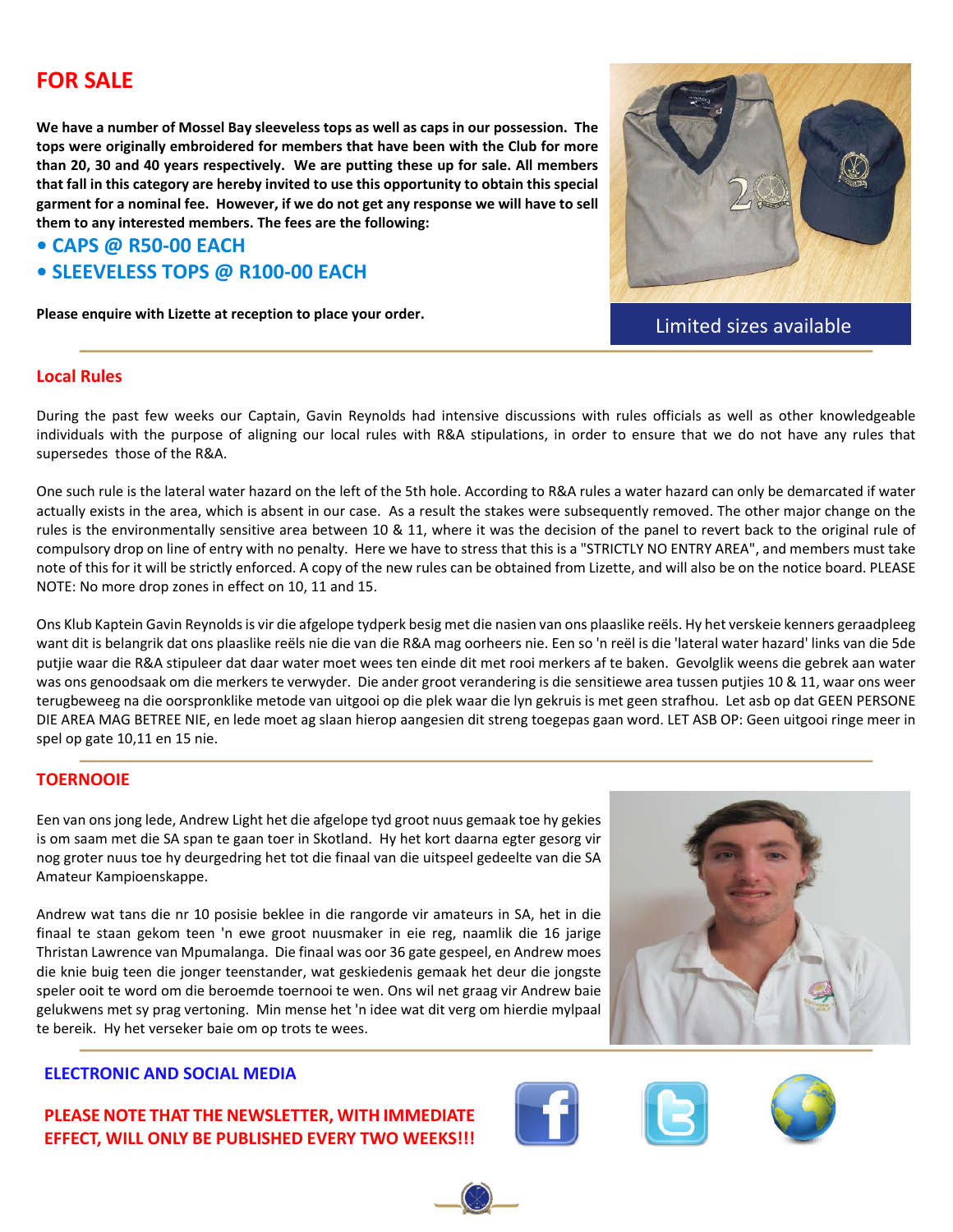#### **IMPORTANT DATES**

- **9 Maart C Liga 1 tee**
- **13 Maart Aida 4 ball Alliance**
- **20 Maart Rawson Medal**
- **21 Maart Human Rights**
- **26 Maart 62 Africa tours**
- **27 Maart Sakemanne**
- **31 Maart Goeie Vrydag**
- **11 April Ladies Club Championships**



**PLEASE NOTE:- The Junior Club Champs will be postponed due to unforeseen complications. The date will be published as soon as it is finalised.**



We want to urge all members and visitors to adhere to the rule restricting all golf carts to a circle not nearer than 10m from any green. We also want to encourage cart drivers to stay on the semi-rough as much as possible and where the option exists to stay on the designated cart paths, in order to protect our fairways. We kindly request your co-operation.

#### **MOSSEL BAY GOLF CLUB: GOLF ETIQUETTE**

(All the guidelines on etiquette{section 1 -Rules of Golf-by the R&A} still applies . However, special attentions should be taken of the following by all players)

- 1. Report to the starter at least 10 minutes before your scheduled tee-off time.
- 2. NO SAND, NO PLAY Sandbags are compulsory (Fill your divots with sand and repair your pitch marks) - Players without sandbags or sand holders containing sand will be removed from the golf course.
- 3. Players are allowed a maximum of fourteen clubs.
- 4. Consult the notice board for all local rules.
- 5. Rake the bunkers
- 6. Placing allowed on all fairways one club length (player must mark his / her ball before lifting it)
- 7. Do not enter the protected area between holes 10 and 11 players entering that area to retrieve their golf balls will face disciplinary action.
- 8. No GIMMIES allowed in any stroke play or medal competitions failure to do so will result in disqualification.(GIMMIES - Putts conceded )
- 9. Register your score after every round this is the responsibility of the player, not the staff.
- 10. Liquor is not allowed on the golf course .
- 11. Keep your temper under control do not throw clubs , bark profanities or damage any part of the golf course.
- 12. Do not ask your opponents / playing partners what club they hit.
- 13. Pace of Play: Always keep up with the four ball ahead of you. A round of golf consist of 4 hours 20 minutes - failure to complete a round in the required time-limit may result in the offending player (s)/ four ball being penalised. (SEE LOCAL RULES for penalties)
- 14. Scorecards must be completed outside the clubhouse, NOT INSIDE . Penalty Disqualification Players have ten minutes to submit their scorecards after completing their rounds . Failure to do so will result in disqualification.
- 15. Always look your best- on the golf course as well as in the clubhouse (see DRESS CODE)
- 16. Players and or caddies are not allowed to enter the properties of the homeowners to retrieve golf balls.

#### **Conclusion: Penalties for Breach**

If any player consistently disregard these guidelines during a round or over a period of time, the appropriate disciplinary action will be taken against the offending player /players.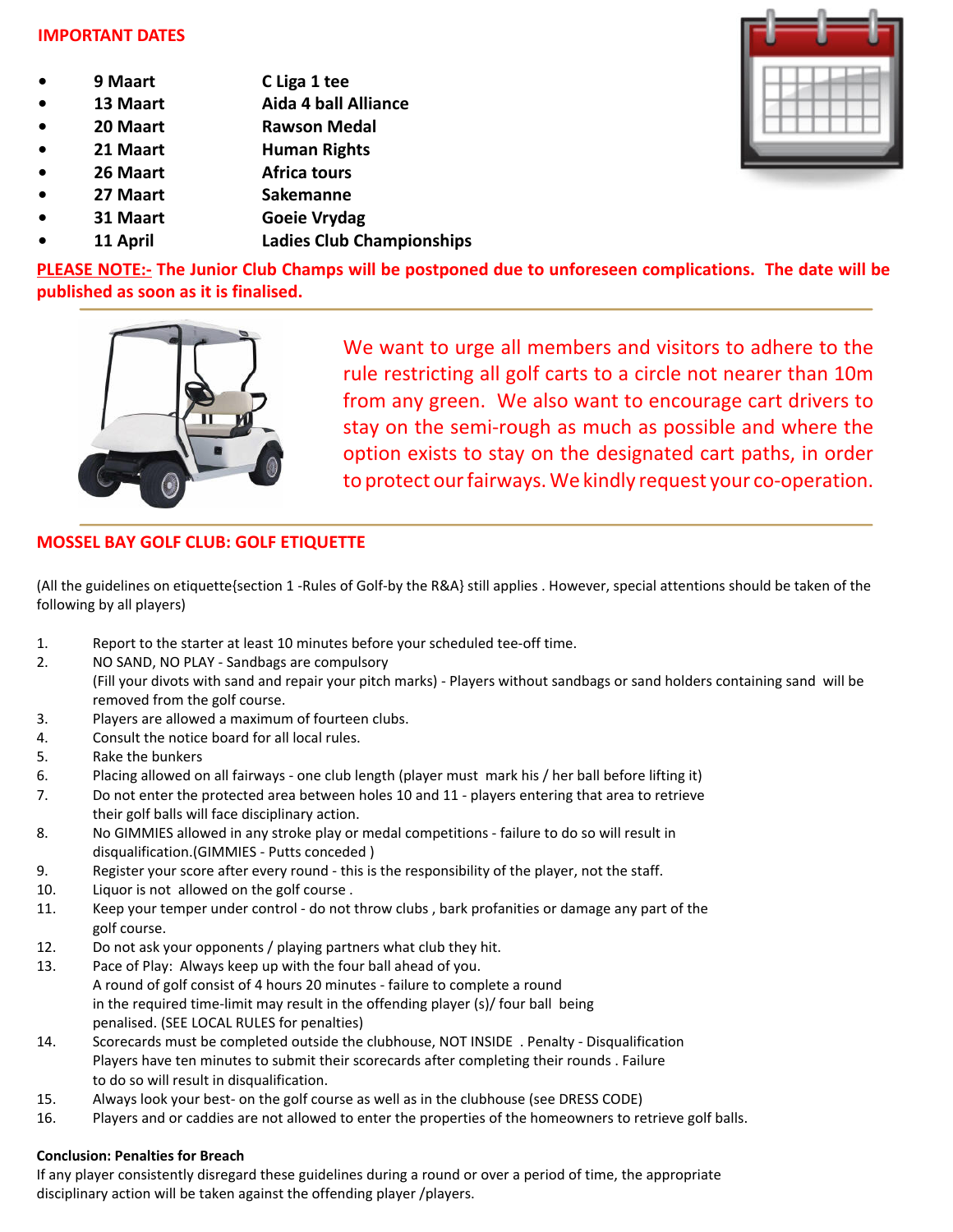#### **UITSLAE / RESULTS**



#### **SATURDAY 23 FEBRUARY 2013 - CLUB CHAMPIONSHIPS**

| <b>CLUB CHAMPION</b> | <b>CYRIL BOTHA</b>     | 151 |
|----------------------|------------------------|-----|
| A - DIV              |                        |     |
| <b>GROSS WINNER</b>  | ROBBIE BOTHA           | 153 |
| GROSS RUNNER UP      | ALWO DERCKSEN          | 153 |
| <b>NFTT WINNFR</b>   | JOHAN STRAUSS          | 143 |
| NFTT RUNNFR UP       | <b>GAVIN REYNOLDS</b>  | 143 |
|                      |                        |     |
| <b>B-DIV</b>         |                        |     |
| <b>GROSS WINNER</b>  | DAVID WANDRAG          | 163 |
| GROSS RUNNER UP      | <b>MARIUS DUNN</b>     | 166 |
| GROSS THIRD          | <b>GEORGE MORRISON</b> | 170 |
| <b>NFTT WINNFR</b>   | <b>JOE LUGGEN</b>      | 138 |
| NFTT RUNNER UP       | G POOL                 | 148 |
|                      |                        |     |
| C - DIV              |                        |     |
| <b>GROSS WINNER</b>  | ANDRE ZIETSMAN         | 189 |
| GROSS RUNNER UP      | <b>GERT PIETERSE</b>   | 189 |
| <b>NETT WINNER</b>   | THYS GREYVENSTEIN      | 141 |
| NFTT RUNNFR UP       | ATTIE VAN NIEKERK      | 162 |
| <b>NFTT THIRD</b>    | <b>SAM SAAYMAN</b>     | 162 |
|                      |                        |     |



#### **WEDNESDAY 6 MARCH 2013 - PSG CHICKEN RUN**

#### **Honder van die dag - Johan van Rensburg**

| A -DIV                |    |
|-----------------------|----|
| 1. Johan van Rensburg | 42 |
| 2. David Taylor       | 40 |
| 3. Stephen le Roux    | 39 |
| B - DIV               |    |
| 1. Dawid Gerber       | 39 |
| 2. Bill Denyer        | 38 |
| 3. Paul Gouws         | 36 |
| C - DIV               |    |
| 1. Wilhelm van Rooven | 39 |
| 2. Vic Moll           | 39 |
| 3. Joan Zietsman      | 38 |

#### **NEAREST THE PIN**

| <b>NR4</b>   | <b>Tossie Marx</b>        |
|--------------|---------------------------|
| <b>NR8</b>   | <b>Andre Bruwer</b>       |
| <b>NR 12</b> | <b>Michael Cunningham</b> |
| <b>NR 15</b> | <b>Matthew Lundie</b>     |
|              |                           |

**Dankie aan Wouter Kotze vir borg van die dag.**



**LAM R49-99/kg**

#### **VRYDAGAANDE VLEISTREKKING:**

Baie dankie aan Andre Marx, eienaar van Ultra Meat (by die Mikeva Sentrum), vir die borg van ons Vrydag-aande se vleistrekking en Fantastic Friday. Indien jy nog nie daar was nie, is dit nou die tyd om van hulle heerlike produkte aan te skaf.

see the sea from ever

**Enjoy your golf this week.**

**Louw & Team**